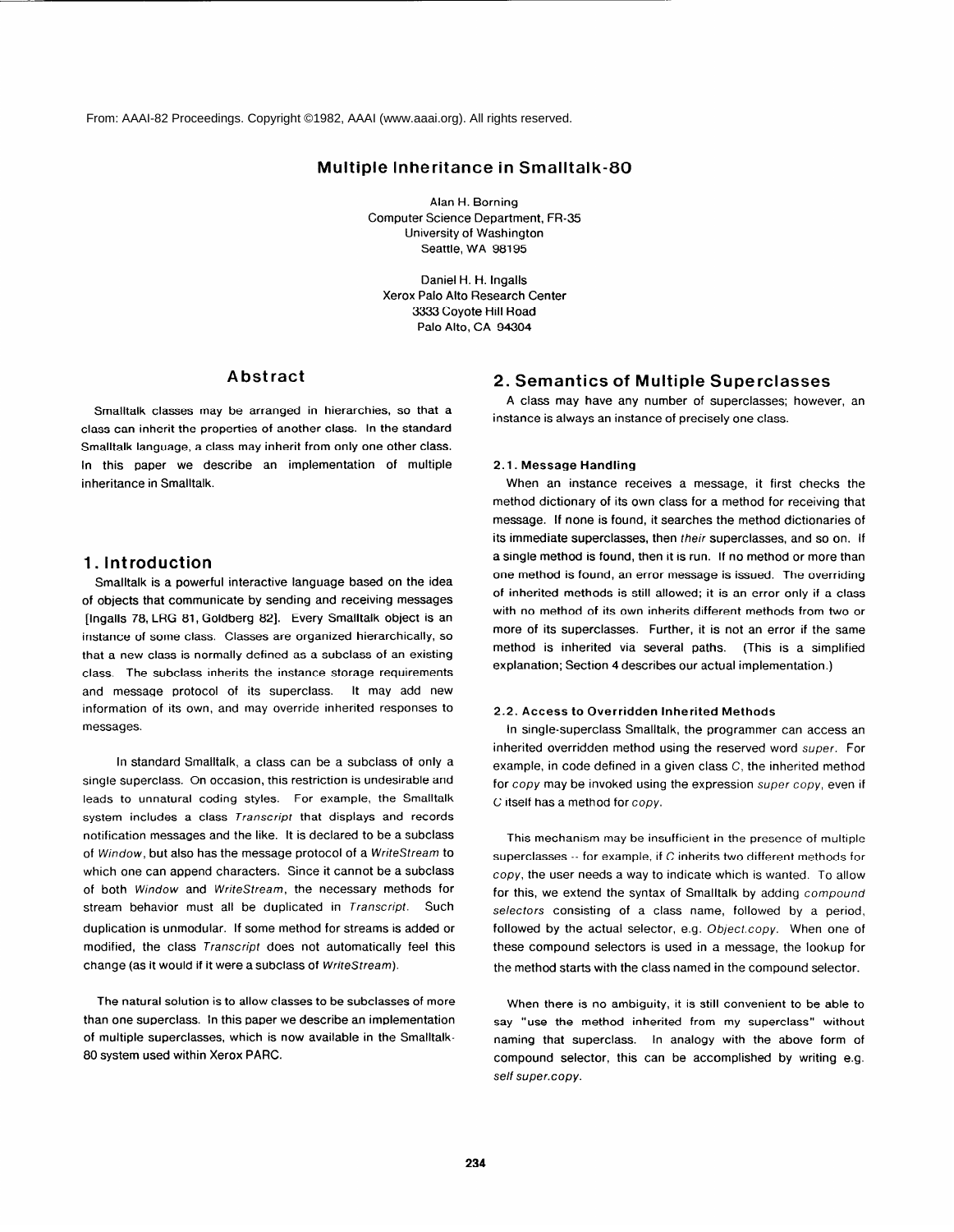**Finally, there are times when one would like to invoke** *all* **the inherited methods for a given selector, rather than just one of them; the principal example of this is for the** *initialize* **method. To accomplish this, the programmer would write** *self a//.initia/ize.* **It would be straightforward to add other sorts of method combination schemes using this basic mechanism.** 

## **3. Examples of Using Multiple Inheritance**

**In this section we present a number of examples that illustrate the usefulness of multiple inheritance.** 

#### **3.1. Simula-style Linked Lists**

**Simula, which has a single-superclass inheritance hierarchy, defines a list-processing package that supports doubly-linked lists [Birtwistle 731. The class** *Link* **specifies that each of its instances contain a reference to a successor and to a predecessor object. Subclasses of** *Link* **may then be defined that inherit this ability to be included in linked lists. An analogous class may be easily defined in Smalltalk. (An advantage of implementing linked lists in this way, rather than having a separate link object that simply points to an object X in the list, is that X can know about the list in which it resides.)** 

**However, there is a problem with the class** *Link* **in both Simula and single-superclass Smalltalk. Given an arbitrary existing class C, unless C already has** *Link* **in its superclass hierarchy, a programmer cannot use C in defining a new subclass that also has the properties of a** *Link.* 

**Multiple superclasses provide a natural solution. For example, if the programmer wants to make objects that are like windows**  and can also be included in doubly-linked lists, he or she can **simply define a new class** *Queueable Window* **that is a subclass of both** *Window* **and** *Link.* **The new class will inherit the instance state requirements and message protocol of both** *Window* **and** 

*Link,* **yielding the desired behavior.** 

**3.2. Other Examples**  multiple inheritance is useful is in defining the class **Transcript** as a subclass of Window and of WriteStream.

To take another example from the standard Smalltalk-80<br>system, a number of kinds of streams are defined, including ReadStream, WriteStream, and ReadWriteStream, *ReadWriteStream is rather arbitrarily declared to be a subclass of WriteStream, with the extra methods needed for ReadStream behavior copied by the programmer. Using our new system,* ReadWriteStream is naturally defined as a subclass of both  $ReadStream$  and WriteStream.

#### **3.3. Pool Variables**

**This last example is of a somewhat different nature. In addition**  to instance variables, the Smalltalk-80 language allows the **programmer to define** *class variables* **that are shared by all instances of a given class and its subclasses. However, on occasion, the programmer wants variables that are to be shared by a number of non-hierarchical classes, but which aren't properly declared to be global variables. A mechanism for handling this exists already: one may declare a dictionary of** *pool variables* **that may be shared among several classes. (An example of this is the**  *FilePool* **of constants and variables that are shared by all the classes used in file I/O.)** 

**Multiple superclasses provide a more elegant solution. Rather than using pool variables, one can for example define a class**  *FileOblect* **that has class variables corresponding to all the variables that used to be in** *FilePool.* **Each of the file classes can now be made a subclass of** *FileObjecf* **as well as of its old superclass, so that it has access to these shared variables. In this way, the pool mechanism becomes unnecessary and could be eliminated from the language.** 

# **4. Implementation**

#### **4.1. Finding the Right Method to Receive a Message**

**Our implementation of multiple inheritance is a compromise between the extremes of strict runtime method lookup and copying down inherited methods from all superclasses.** 

In the standard Smalltalk-80 system, methods inherited from **superclasses are looked up dynamically. This has the advantage that the system is not cluttered with copied methods, and that there are no copies to update when a method is edited. An alternative would be to copy the inherited methods down into each subclass. This would make finding the methods easier at runtime, at the expense of greater code size and updating complexity.** 

**In our implementation of multiple inheritance, the standard**  consisting of the first superclass of each class. If a class C has more than one superclass, at the time C is created it checks each message to which it can respond. If the appropriate method would be found by the dynamic lookup, nothing is done. However, if the appropriate method is in some other superclass, then the code for that method is recompiled in C's method dictionary, so that it will be found at run time.

**Finally, if there are conflicting inherited methods for a given**  user is notified. These error methods are put into a special category, making it easy for the user to browse to them and to resolve the conflicts as necessary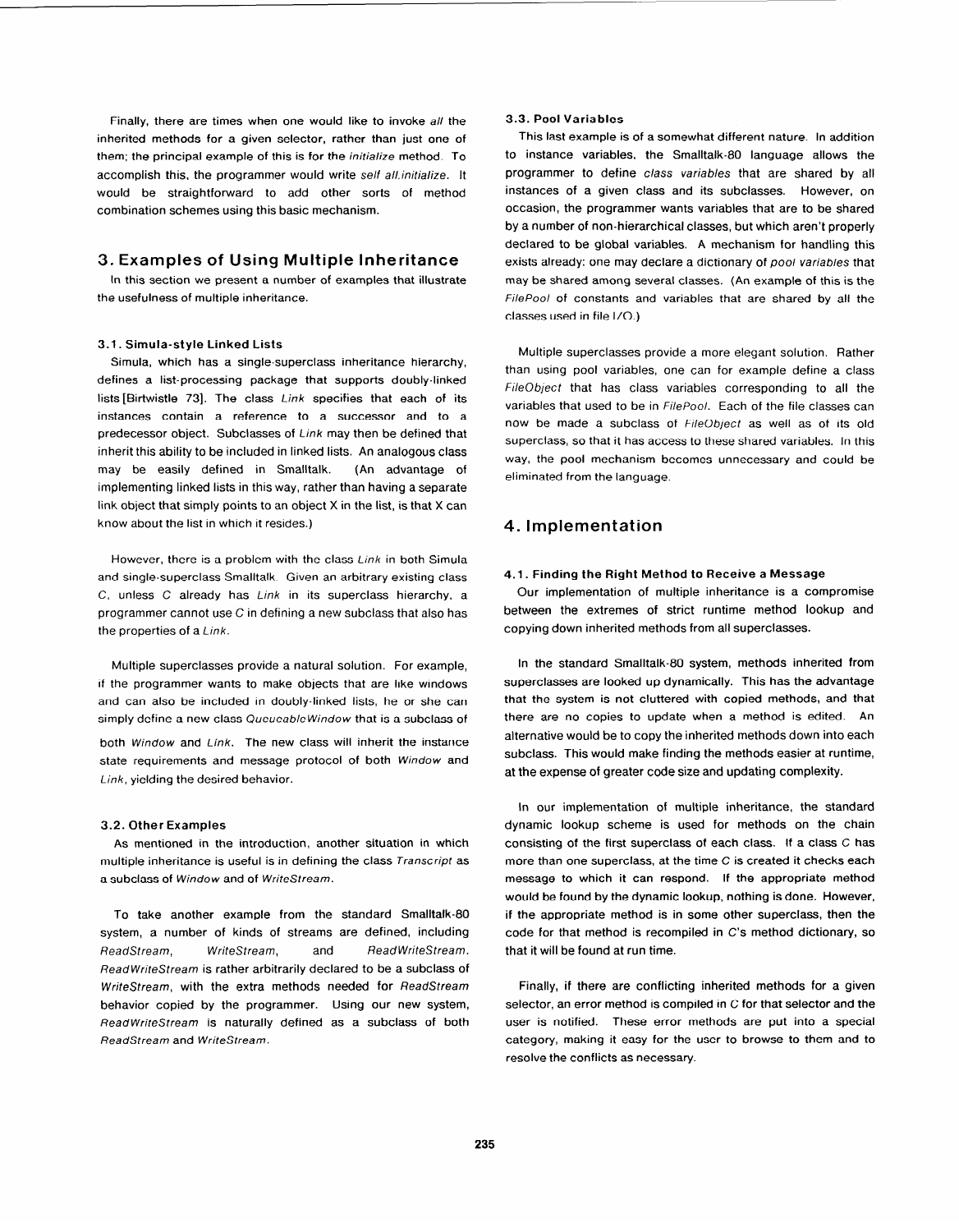### **4.2. Implementation of Compound Selectors**

**As described in Section 2.2, the programmer can access**  inherited methods using constructs such as self Object.copy, *self super.copy,* **and** *self all.inifialize.* **To implement these extensions, we changed the Smalltalk parser to treat compound selectors as single symbols, so that the code that is compiled in C for e.g.** *self B.copy* **actually sends the selector** *&copy.* **The first time this is executed, no method for** *B.copy* **will be found. When this occurs, the interpreter invokes** *Object messageNotUnderstood.* **The usual behavior at this point is to bring up an error window. However, we modified** *Object messageNofUndersfood* **to first check for compound selectors. If one is found, then the system attempts to compile an appropriate**  method for that compound selector by first verifying that  $B$  is a **superclass of C, and then looking for a** *copy* **method in B or its superclasses. If one is found, that method is recompiled in C under the selector** *B.copy.* **The system then resends the message, whereupon it will find the newly inserted method. The next time**  *&copy* **is sent, this method will be found, making the operation efficient. Selectors such as** *super.copy* **and** *alLinitialize* **are handled by the same mechanism.** 

#### **4.3. Instance State**

**A subclass inherits all the instance field requirements of its superclasses, and can specify additional fields of its own. There is only one copy of fields inherited from a superclass via two inheritance paths. In our current implementation, it is an error if there are different inherited instance fields with the same name. (One of our previous experimental implementations [Borning 801 included a mechanism similar to the compound selector construct that allowed the programmer to disambiguate conflicting field names. We may re-introduce this mechanism if the present restriction proves too burdensome.)** 

**To access or store into instance fields, the bytecodes produced by the Smalltalk compiler include instructions such as "load instance field 1". It is of course essential that code inherited from superclasses use the correct field positions for the subclass. Our scheme takes care of this in the following manner. The instance fields are arranged so that the fields inherited from the superclasses on the dynamic lookup chain have the same positions as they do in the superclasses. (This is the same situation as in single-superclass Smalltalk.) In general, fields inherited from other superclasses won't be in the same positions, but when the code for methods from these other superclasses is recompiled into the new subclass, the field positions are adjusted appropriately. As an optimization, before recompiling a method from a superclass the system checks if the offsets of all the fields it references are the same in the subclass. If this is the case, then the system simply copies a pointer to the original method, rather than recompiling it.** 

#### **4.4. Dynamic Updating**

**In the Smalltalk environment, the user can add, delete, and edit methods incrementally, and then immediately make use of the changed code. In our multiple-inheritance implementation, some updating may be necessary when such changes are made. If a method is edited which has been recompiled or copied into some subclasses, then the newly edited method is recompiled or copied into subclasses as necessary. Similarly, if a method is added or deleted, it may affect which inherited method should be used, and may require changes in the copied inherited methods. Again, the system takes care of this updating automatically.** 

**If methods with compound selectors** *(e.g. super.prinfOn:)* **have been automatically compiled into some subclasses, then these methods may be invalid as well. Each such method that may no longer be valid is simply deleted; as described above, it will be recompiled automatically the first time a message is sent that invokes it.** 

#### **4.5. A Note on the Implementation Process**

**The changes required to add multiple inheritance to Smalltalk-80 are only a few pages of Smalltalk code. For example, changing the Smalltalk syntax to allow compound selectors of the form**  *Poinf.copy* **or** *Point.* **+ required a change to only one method.**  Moreover, no changes to the Smalltalk-80 virtual machine were **required. There are few other programming environments in which such a fundamental extension could be made so easily.** 

## **5. Relation to other Work**

**A number of other systems have used multiple inheritance. Among the systems implemented in Smalltalk, the constraint laboratory ThingLab [Borning 811 and the PIE knowledge representation language [Goldstein and Bobrow 801 both**  supported multiple inheritance. **implemented some experimental predecessors of the present system [Borning 801.** 

**Some extensions to Lisp allow the use of similar object-oriented programming techniques. The "flavors system" in MIT Lisp**  Machine Lisp [Cannon 80] allows an object to be defined using **several flavors (analogous to multiple superclasses); this system also contains an extensive repertoire of method combination** 

**techniques for combining inherited information. Another objectoriented Lisp extension with multiple inheritance is the LOOPS system [Bobrow and Stefik 821, implemented in Interlisp.** 

**The Traits system [Curry 821, imbedded in the Mesa system, is yet another multiple inheritance implementation. It has received extensive use in the coding of the Xerox Star office information system.**